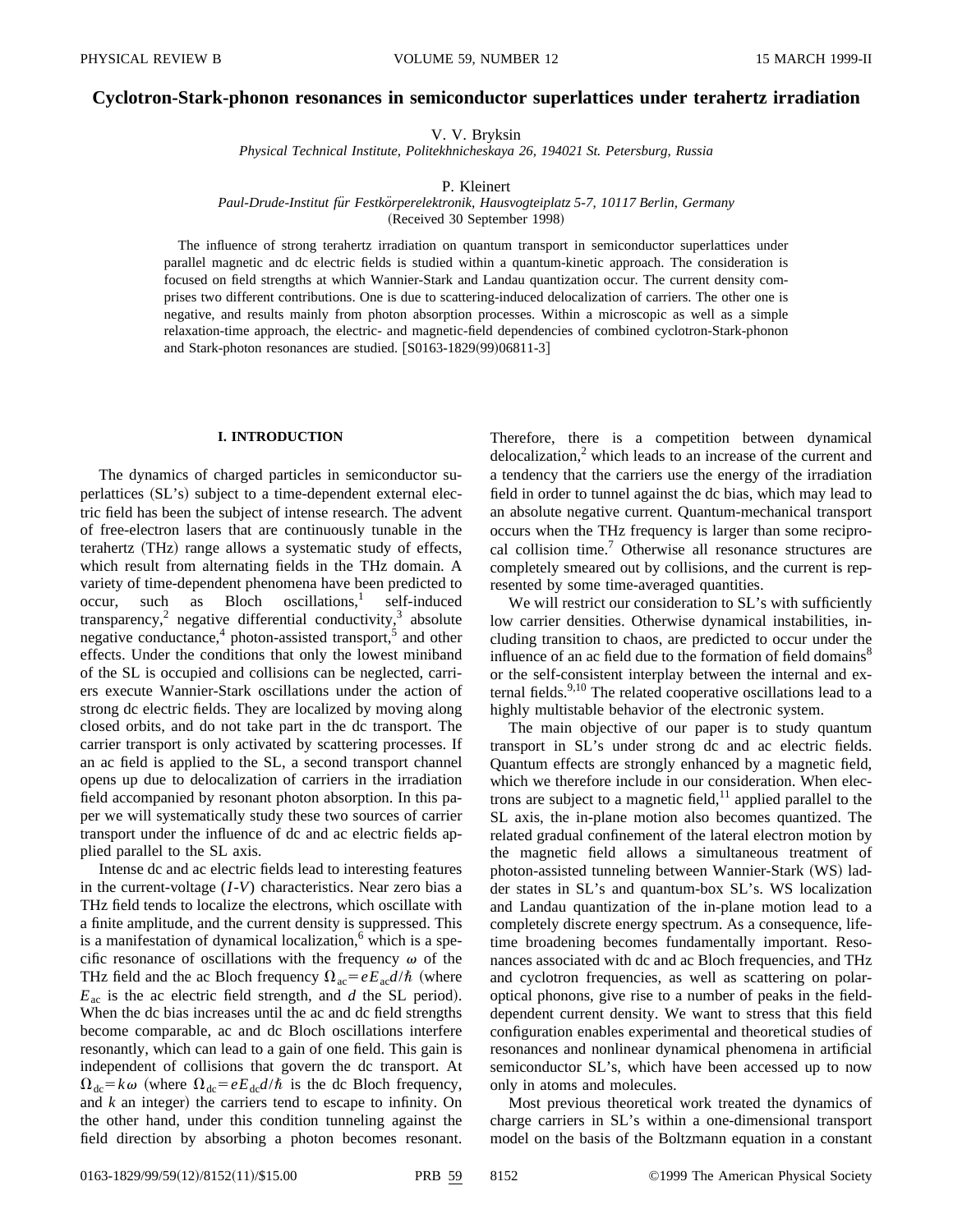relaxation-time approximation.<sup>5,2,12–17</sup> This simplified model provides only a crude description of scattering processes, and neglects the quantum nature of the transport as well as the heating of the lateral electron motion described by the threedimensional electron distribution function. Like the balanceequation approach, $18$  this quasiclassical approximation neglects the quantization of eigenstates associated with the high electric field. However, quantum-mechanical effects have been unambiguously identified in SL transport measurements.<sup>19–21</sup> Calculations of the current within the sequential tunneling model<sup> $22,23$ </sup> do not cope with the statistical properties of the SL system under strong electric fields, because they use equilibrium distribution functions. To our knowledge there is no rigorous theoretical study of quantum effects in SL transport that accounts for the influence of a strong THz field. It is the main objective of our paper to fill this gap, and to present a microscopic quantum-kinetic approach that accounts for quantum transport in SL's under THz irradiation. We will focus on the influence of strong THz irradiation on electronic transport in semiconductor SL's in the presence of parallel dc electric and magnetic fields applied perpendicular to the layers in the WS and Landau quantized regimes, where the electric and magnetic fields cannot be considered as small perturbations. The current density is calculated within a microscopic quantumkinetic approach that takes into account the heating of the lateral electron motion via the nonequilibrium electron distribution function. Intracollisional field effects due to both the dc electric and magnetic fields are included. This makes it possible to treat simultaneously WS localization and Landau quantization of the in-plane motion manifest in a completely discrete energy spectrum. Under this condition the consideration of lifetime broadening effects is essential. The importance of dissipation and line broadening has also been stressed in Ref. 5, where up to four photon resonances have been identified. The discrete energy spectrum leads to cyclotron-Stark-phonon and Stark-photon resonances, which are systematically studied both in their electric and magnetic-field dependences. Particular emphasis is put on the magnetic-field dependence of such interesting features in the *I*-*V* characteristics as dynamic localization, resonant delocalization, and the absolute negative current induced by photon-assisted tunneling against the dc electric field.

It has been claimed in the literature<sup>22</sup> that the main experimental findings<sup>7,24,25</sup> can be well described within the so-called standard theory of photon-assisted tunneling,<sup>26,27</sup> which expresses the *I*-*V* characteristics under irradiation in terms of the dc current. On the basis of our microscopic approach, we arrive at the conclusion that this approach is not able to cope with quantum transport. We will demonstrate that the carrier transport under THz irradiation is not completely determined by the expression for the dc current. Instead, the time-averaged *I*-*V* characteristics are composed of two different contributions, namely, one which is due to scattering of carriers on phonons, and another one which results from phononless delocalization of electrons in the radiation field. This result is obtained from a full microscopic quantum-kinetic approach, and will be compared with conclusions drawn from a simple relaxation-time approximation.

The paper is organized as follows. In Sec. II we shall derive explicit quantum-kinetic equations that describe the high-field transport. The relaxation-time approximation is treated in Sec. III. Numerical results will be presented and discussed in Sec. IV. Finally Sec. V provides a summary of our work.

#### **II. KINETIC EQUATION**

A simultaneous description of WS localization and Landau quantization requires an exact treatment of the external electric and magnetic fields. It is expedient to include these fields into the unperturbed part  $H_0$  of the total Hamiltonian. Using the so-called WS representation, which diagonalizes  $H_0$ , one can derive a kinetic equation for the density matrix by treating scattering as a small perturbation.<sup>28,29</sup> We start from this formulation, and switch in the course of calculation in an exact manner to the Wigner representation by considering the symmetry properties of correlation functions in the presence of electric and magnetic fields. The derivation of a quantum-kinetic equation for the electron distribution function of a spatially homogeneous system within this framework is well documented in the literature,  $30-32$  and its generalization to time-dependent phenomena is straightforward.<sup>33</sup> Restricting consideration to electrons in the lowest miniband, which interact with phonons, and assuming that the homogeneous electric field is aligned along the *z* axis perpendicular to the layers of the SL, in the limit of low electron densities we obtain the following kinetic equation for the timedependent distribution function  $f(\mathbf{k}|t)$ :

$$
\frac{\partial f(\mathbf{k}|t)}{\partial t} + \frac{eE_z(t)}{\hbar} \frac{\partial f(\mathbf{k}|t)}{\partial k_z} - \frac{i}{\hbar} \Big[ \varepsilon (\mathbf{k} + A(i\nabla_k)) - \varepsilon (\mathbf{k} - A(i\nabla_k)) \Big] f(\mathbf{k}|t) = 4 \sum_{q,\lambda} M_{q\lambda} g(q_z) \Big[ F_q(\mathbf{k} + \mathbf{q}, \mathbf{k}|t) - F_q(\mathbf{k}, \mathbf{k} - \mathbf{q}|t) \Big],\tag{1}
$$

in which  $E_z(t) = E_{dc} + E_{ac} \cos \omega t$  is the time-dependent electric field and  $A(k)$  the vector potential of the magnetic field in the symmetric gauge.  $\varepsilon(k) = \hbar^2 k_\perp^2 / 2m^* + \Delta(1)$  $-\cos k_z d/2$  describes the tight-binding band structure of the lowest miniband with the width  $\Delta$ , and  $M_{q\lambda}$  is the electronphonon coupling matrix element for phonons of wave vector *q* in branch  $\lambda$ . *g*(*q<sub>z</sub>*) is the form factor of the SL miniband calculated in the extreme tight-binding limit. $34$  The electronphonon interaction is considered as Lei, Horing, and Cui<sup>34,35</sup> treated it in their studies of the SL miniband transport. We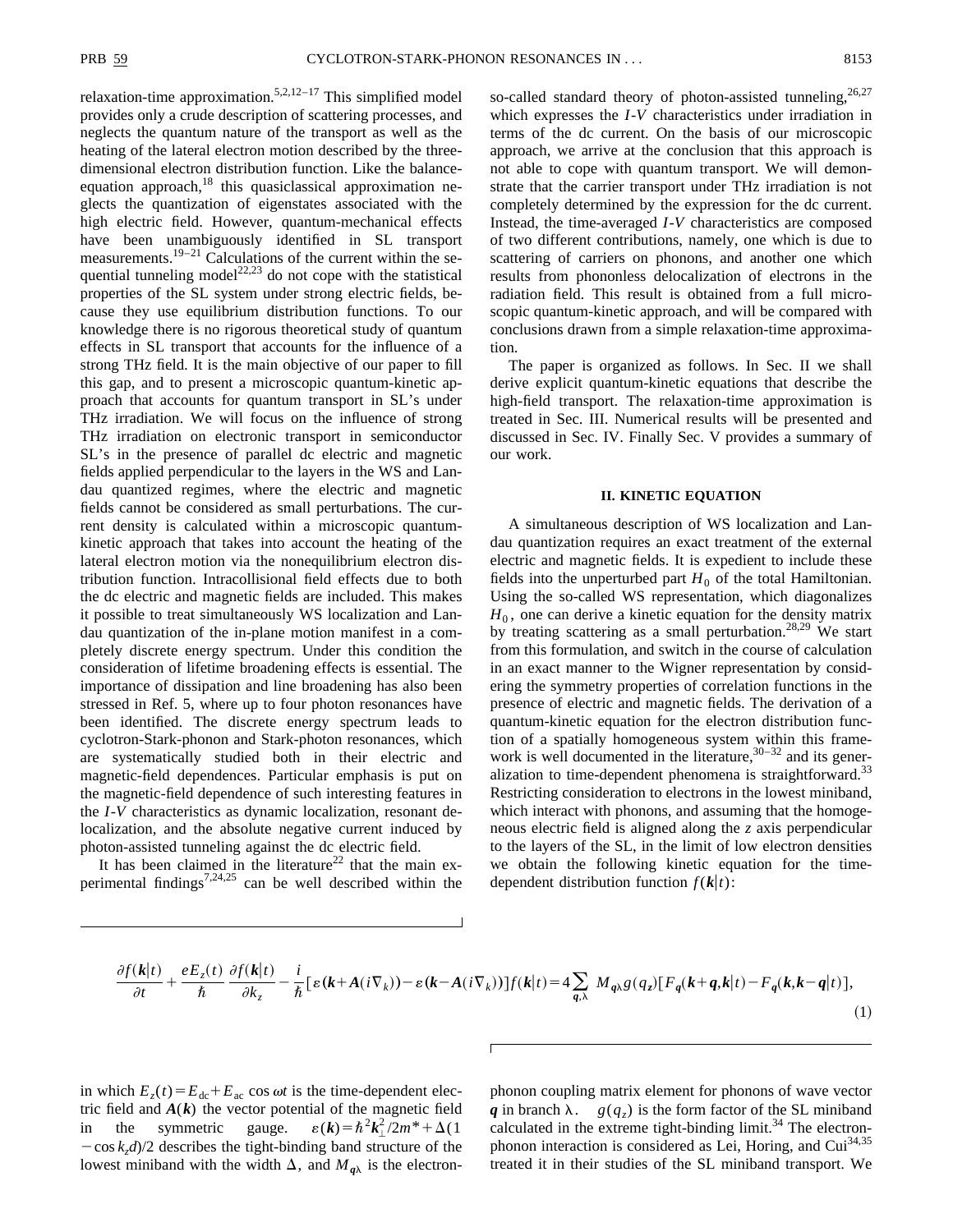use a simple bulk-phonon model that disregards effects of confined and interface phonons. This approach neglects details of the electron-phonon interaction in a SL, which are not of great relevance for the high-field transport studies and in the context of our present interest. The correlation function  $F_q$ , which enters Eq. (1), is expressed by the expectation value

$$
F_q(\mathbf{k} + \mathbf{q}, \mathbf{k}|t) = \frac{i}{\hbar} \sum_{\varkappa} \langle b_{q\lambda} a^+_{\mathbf{k} + \mathbf{q} - \varkappa/2} a_{\mathbf{k} + \varkappa/2} \rangle_t \tag{2}
$$

of electron  $(a_k)$  and phonon  $(b_{q\lambda})$  field operators. This correlation function satisfies itself a kinetic equation of the form

$$
\frac{\partial F_q(\mathbf{k} + \mathbf{q}, \mathbf{k}|t)}{\partial t} + \frac{e E_z(t)}{\hbar} \frac{\partial F_q(\mathbf{k} + \mathbf{q}, \mathbf{k}|t)}{\partial k_z} - \frac{i}{\hbar} \Big[ \varepsilon (\mathbf{k} + A(i\nabla_k)) - \varepsilon (\mathbf{k} - A(i\nabla_k)) - \hbar \omega_{q\lambda} \Big] F_q(\mathbf{k} + \mathbf{q}, \mathbf{k}|t)
$$
  
= 
$$
\frac{1}{\hbar^2} M_{q\lambda} g(q_z) \Big[ (N_{q\lambda} + 1) f(\mathbf{k} + \mathbf{q}|t) - N_{q\lambda} f(\mathbf{k}|t) \Big],
$$
 (3)

with  $N_{q\lambda}$  being the equilibrium phonon distribution function and  $\omega_{q\lambda}$  the phonon frequency. The expression on the right-hand side of Eq. (3) has been obtained by a decoupling of the electronic four-point function. Applying the method of characteristics,  $36$  Eq. (3) can be solved exactly with the result

$$
\frac{\partial f(\mathbf{k}|t)}{\partial t} + \frac{eE_z(t)}{\hbar} \frac{\partial f(\mathbf{k}|t)}{\partial k_z} - \frac{i}{\hbar} \Big[ \varepsilon (\mathbf{k} + A(i\nabla_k)) - \varepsilon (\mathbf{k} - A(i\nabla_k)) \Big] f(\mathbf{k}|t) = \sum_{\mathbf{k}'} \int_{t_0}^t dt' f(\mathbf{k}'|t') W(\mathbf{k}', \mathbf{k}|t', t), \tag{4}
$$

where at time  $t_0$  the external fields are switched on. The scattering probability *W* is given by<sup>37</sup>

$$
W(\boldsymbol{k}', \boldsymbol{k}|t', t) = \frac{4}{\hbar^2} \sum_{q, \lambda} |M_{q\lambda}|^2 |g(q_z)|^2 \operatorname{Re}[(N_{q\lambda} + 1)e^{-i\omega_{q\lambda}(t - t')} + N_{q\lambda}e^{i\omega_{q\lambda}(t - t')}]\n\times \left\{ P\left(\boldsymbol{k}' + \frac{q}{2}, \boldsymbol{k} - \frac{q}{2}, q\middle| t', t \right) - P\left(\boldsymbol{k}' + \frac{q}{2}, \boldsymbol{k} + \frac{q}{2}, q\middle| t', t \right) \right\},
$$
\n(5)

where the field-dependent Green's function

$$
P(\mathbf{k}', \mathbf{k}, \mathbf{q}|t', t) = \exp\left\{-\frac{i}{\hbar} \int_0^{t-t'} dt'' \left[\varepsilon \left(\mathbf{k}' + \frac{\mathbf{q}}{2} + \frac{e}{\hbar} \int_{t'}^{t'+t''} d\tau \mathbf{E}(\tau) + A(i \nabla_{k'})\right) - \varepsilon \left(\mathbf{k}' - \frac{\mathbf{q}}{2} + \frac{e}{\hbar} \int_{t'}^{t'+t''} d\tau \mathbf{E}(\tau) - A(i \nabla_{k'})\right)\right]\right\} \delta_{\mathbf{k}', \mathbf{k} + (e/\hbar) \int_t^{t'} d\tau \mathbf{E}(\tau)}
$$
(6)

has been introduced. From Eqs. (5) and (6) it is seen that the scattering probability *W* depends on the magnetic and electric fields. These intracollisional field effects have been treated in an exact manner. As a consequence, during the scattering process neither the energy nor the quasimomentum are conserved in the considered  $\boldsymbol{k}$  representation.

For the considered alignment of the electric and magnetic fields parallel to the SL axis the distribution function  $f(k|t)$ depends only on the norm of the perpendicular momentum  $k_{\perp} = |k_{\perp}|$ , so that the third term on the left-hand side of Eq. (4) vanishes. For a sinusoidal ac electric field with a frequency  $\omega$ , the distribution function is periodic in time  $[f(\mathbf{k}|t+T)]$  $f(f(\mathbf{k}|t))$ , with  $T=2\pi/\omega$ . By making use of the Fourier transformation

$$
f(\mathbf{k}|t) = \sum_{m=-\infty}^{\infty} e^{im\omega t} f_m(\mathbf{k}),\tag{7}
$$

the kinetic equation  $(4)$  is rewritten in the form

$$
im\omega f_m(\boldsymbol{k}) + \frac{eE_{dc}}{\hbar} \frac{\partial f_m(\boldsymbol{k})}{\partial k_z} + \frac{eE_{ac}}{2\hbar} \left( \frac{\partial f_{m+1}(\boldsymbol{k})}{\partial k_z} + \frac{\partial f_{m-1}(\boldsymbol{k})}{\partial k_z} \right) = \sum_{\boldsymbol{k}'} \sum_{m'} f_{m'}(\boldsymbol{k}') W_{m'm}(\boldsymbol{k}',\boldsymbol{k}), \tag{8}
$$

where in the limit  $t_0 \rightarrow -\infty$  the scattering probability is calculated by Eq. (5), and

$$
W_{m'm}(\boldsymbol{k}',\boldsymbol{k}) = \frac{\omega}{2\pi} \int_0^{2\pi/\omega} dt \ e^{i(m'-m)\omega t} \int_0^{\infty} dt' e^{-im'\omega t'} W(\boldsymbol{k}',\boldsymbol{k},t-t',t). \tag{9}
$$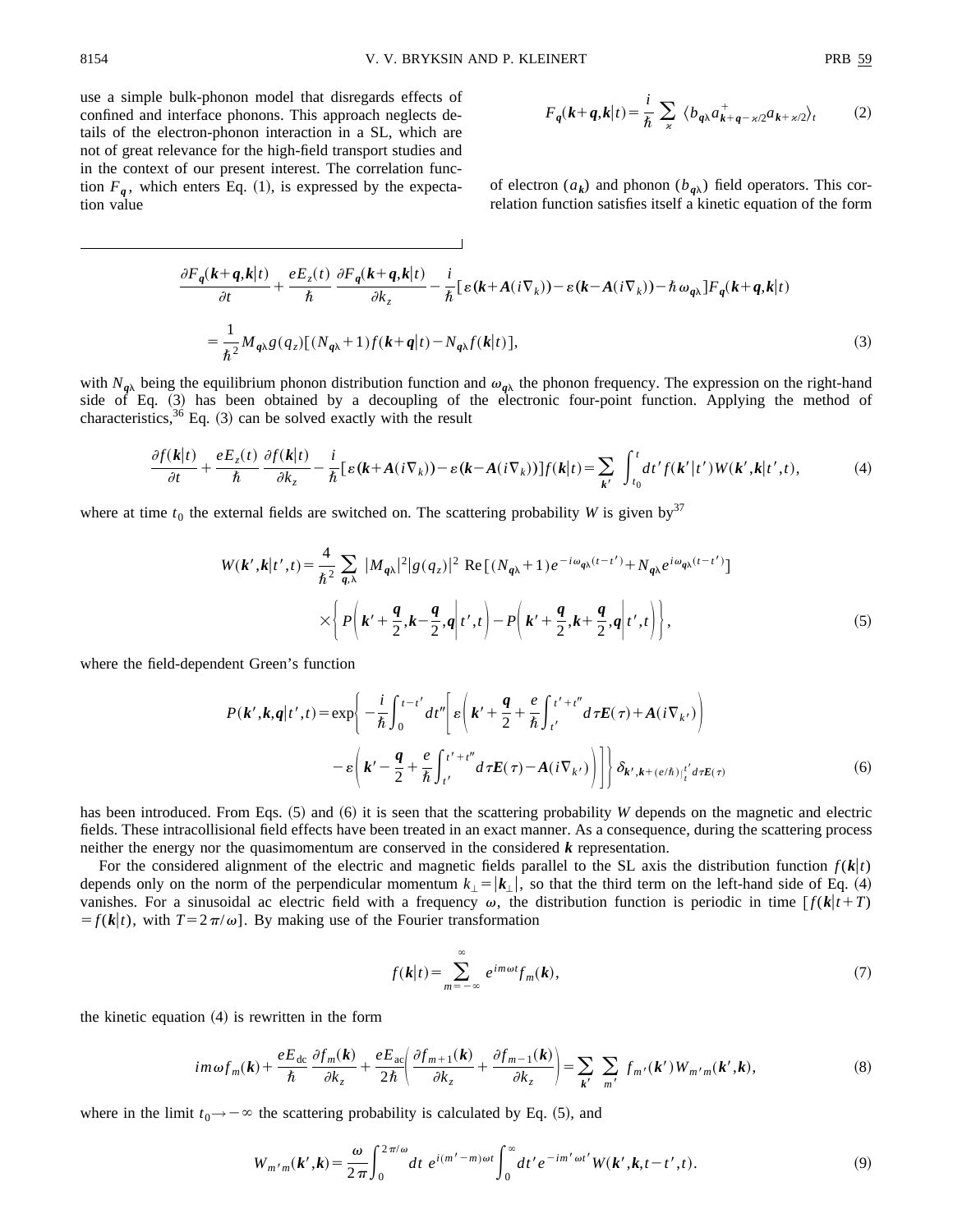In the derivation of a kinetic equation we will neglect the influence of the ac electric field on the scattering. This is expected to be a reasonable approximation when the Bloch frequency  $\Omega_{ac}$  of the ac electric field is much smaller than  $\Omega_{dc}$ . In this case we have

$$
P(k',k,q|t',t) = P(k',k,q|t'-t),
$$
\n(10)

from which we obtain for the kinetic equation  $(8)$ 

$$
im\omega f_m(\boldsymbol{k}) + \frac{eE_{dc}}{\hbar} \frac{\partial f_m(\boldsymbol{k})}{\partial k_z} + \frac{eE_{ac}}{2\hbar} \left( \frac{\partial f_{m+1}(\boldsymbol{k})}{\partial k_z} + \frac{\partial f_{m-1}(\boldsymbol{k})}{\partial k_z} \right) = \sum_{\boldsymbol{k}'} f_m(\boldsymbol{k}') W_m(\boldsymbol{k}', \boldsymbol{k}), \tag{11}
$$

with

$$
W_m(\mathbf{k}',\mathbf{k}) = \int_0^\infty dt \ e^{-st - im\omega t} \sum_{q,\lambda} \text{Re } \Phi_{q\lambda}(t) \left[ P\left(\mathbf{k}' + \frac{q}{2}, \mathbf{k} - \frac{q}{2}, q \middle| t \right) - P\left(\mathbf{k}' + \frac{q}{2}, \mathbf{k} + \frac{q}{2}, q \middle| t \right) \right]
$$
(12)

and

$$
\Phi_{q\lambda}(t) = \frac{4}{\hbar^2} |M_{q\lambda}|^2 |g(q_z)|^2 [(N_{q\lambda} + 1)e^{-i\omega_{q\lambda}t} + N_{q\lambda}e^{i\omega_{q\lambda}t}].
$$
\n(13)

In Eq. (12), *s* is a phenomenological parameter that accounts for a finite level width.

For parallel electric and magnetic fields aligned perpendicular to the SL layers there is no direct coupling between the electric and magnetic fields, so that the Green's function *P* factorizes exactly:

$$
P(\mathbf{k}', \mathbf{k}, \mathbf{q}|t) = P_{\perp}(\mathbf{k}'_{\perp}, \mathbf{k}_{\perp}, \mathbf{q}_{\perp}|t) P_{z}(k'_{z}, k_{z}, q_{z}|t). \tag{14}
$$

The lateral electron motion is spherically symmetric. This suggests to use the following ansatz for the distribution function

$$
f_m(\mathbf{k}) = 2\pi l_B^2 n_s e^{-k_\perp^2 l_B^2} \sum_{n=0}^{\infty} (-1)^n L_n (2k_\perp^2 l_B^2) f_{mn}(k_z), \qquad (15)
$$

in which  $l_B$  is the magnetic length,  $n_s$  the electron sheet density, and  $L_n$  are Laguerre polynomials. Equation (15) has already been exploited in our previous studies.<sup>38,37</sup> Inserting the ansatz  $(15)$  into Eq.  $(11)$  the following set of integro-differential equations is derived for the unknown functions  $f_{mn}(k_z)$ 

$$
im\omega f_{mn}(k_z) + \frac{eE_{dc}}{\hbar} \frac{\partial f_{mn}(k_z)}{\partial k_z} + \frac{eE_{ac}}{2\hbar} \left( \frac{\partial f_{m+1n}(k_z)}{\partial k_z} + \frac{\partial f_{m-1n}(k_z)}{\partial k_z} \right)
$$
  
\n
$$
= \sum_{k'_z} \sum_{n'=0}^{\infty} f_{mn'}(k'_z) \int_0^{\infty} dt \ e^{-st - im\omega t} \sum_{q,\lambda} \text{Re } \Phi_{q\lambda}(t) \left\{ P_z \left( k'_z + \frac{q_z}{2}, k_z - \frac{q_z}{2}, q_z \middle| t \right) P_-(n', n, q_\perp | t) \right. \\ \left. - P_z \left( k'_z + \frac{q_z}{2}, k_z + \frac{q_z}{2}, q_z \middle| t \right) P_+(n', n, q_\perp | t) \right\}, \tag{16}
$$

with the abbreviations

$$
P_{\pm}(n',n,\mathbf{q}_{\perp}|t) = 8\pi l_B^2 \frac{(-1)^{n+n'}}{(2\pi)^4} \int d^2\mathbf{k}_{\perp} d^2\mathbf{k}_{\perp}^{\prime} e^{-(k_{\perp}^2 + k_{\perp}^{\prime 2})l_B^2} L_{n'} (2k_{\perp}^{\prime 2} l_B^2) L_n (2k_{\perp}^2 l_B^2) P_{\perp} \left(\mathbf{k}_{\perp}^{\prime} + \frac{\mathbf{q}_{\perp}}{2}, \mathbf{k}_{\perp} \pm \frac{\mathbf{q}_{\perp}}{2}, \mathbf{q}_{\perp} \right) \tag{17}
$$

In a rigorous treatment the matrix element of the electron-phonon coupling is dynamically screened, which smears out the steep *q* dependence at  $q \rightarrow 0$ . We will not go into the details of a many-body approach that accounts for screening effects. This complication will be circumvented by using a simple model that neglects the *q* dependence of the electron-phonon matrix element and the dispersion of optical phonons:

$$
|M_{q\lambda}|^2|g(q_z)|^2 \rightarrow \omega_0^2 \Gamma. \tag{18}
$$

 $\omega_0$  is the dispersionless frequency of polar-optical phonons. Although this approximation is probably not very realistic for polar-optical phonons in SL's, it is sufficient to demonstrate all basic physical features that we want to display. Relying on this approximation, all momentum integrals in Eq.  $(16)$  can be calculated analytically. Describing the lateral electron motion by a parabolic dispersion relation the  $q_{\perp}$  integral over  $P_{\pm}(n',n,q_{\perp}|t)$  can be calculated with the result<sup>37</sup>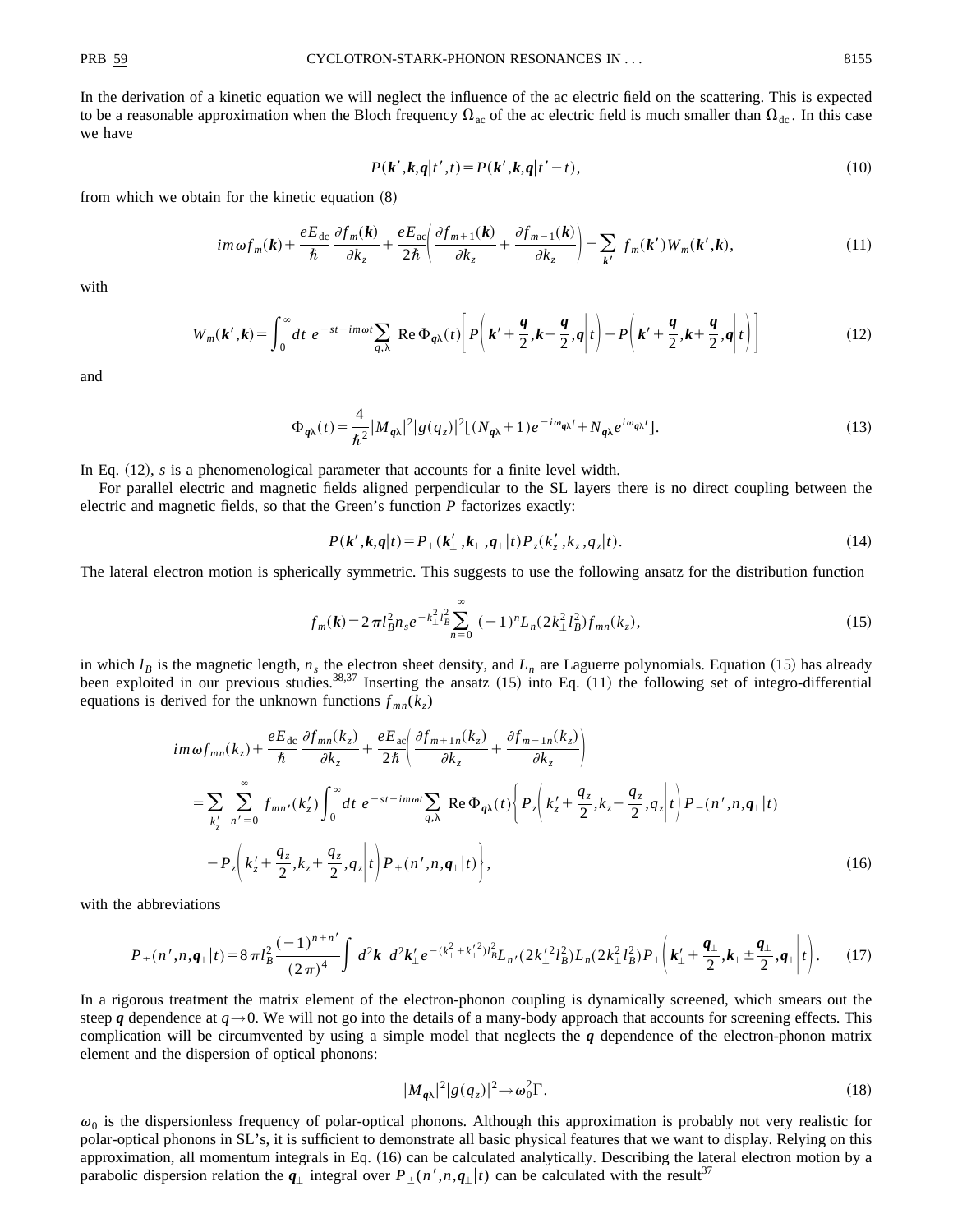$$
\sum_{q_{\perp}} P_{-}(n', n, q_{\perp}|t) = \frac{1}{2 \pi l_B^2} e^{i\omega_c t (n'-n)}, \quad \sum_{q_{\perp}} P_{+}(n', n, q_{\perp}|t) = \frac{1}{2 \pi l_B^2} \frac{\delta_{n, n'}}{2 i \sin(\omega_c t/2)} e^{i\omega_c t (n+1/2)}, \tag{19}
$$

where  $\omega_c$  is the cyclotron frequency. These equations are used to derive the following simplified version of the kinetic Eq.  $(16):$ 

$$
im\omega f_{mn}(k_z) + \frac{eE_{dc}}{\hbar} \frac{\partial f_{mn}(k_z)}{\partial k_z} + \frac{eE_{ac}}{2\hbar} \left( \frac{\partial f_{m+1n}(k_z)}{\partial k_z} + \frac{\partial f_{m-1n}(k_z)}{\partial k_z} \right)
$$
  

$$
= \frac{1}{2\pi l_B^2} \sum_{k'_z} \sum_{n'=0}^{\infty} \int_0^{\infty} dt \ e^{-st - im\omega t} \text{Re } \Phi(t) [f_{mn'}(k'_z) e^{i\omega_c t(n'-n)} P_{z-}(k'_z, k_z|t) - f_{mn}(k'_z) e^{i\omega_c t(n'-n')} P_{z+}(k'_z, k_z|t)],
$$
\n(20)

in which we used the abbreviations

$$
P_{z\pm}(k'_z, k_z|t) = \sum_{q_z} P_z \left( k'_z + \frac{q_z}{2}, k_z + \frac{q_z}{2}, q_z \middle| t \right)
$$
 (21)

and

$$
\Phi(t) = \frac{4\omega_0^2 \Gamma}{\hbar^2} [(N_0 + 1)e^{-i\omega_0 t} + N_0 e^{i\omega_0 t}].
$$
\n(22)

In the final step of our derivation of a kinetic equation the periodicity of the distribution function<sup>39</sup> along the field direction is exploited  $[f_{mn}(k_z+2\pi/d) = f_{mn}(k_z)]$ . Making use of the Fourier transformation

$$
f_{mn}(k_z) = \sum_{l=-\infty}^{\infty} f_{mn}^l e^{ilk_z d}.
$$
 (23)

Equation (20) can be cast into a set of linear equations for the unknown numbers  $f_{mn}^l$ 

$$
(im\omega + il\Omega_{dc})f_{mn}^{l} + \frac{i}{2}l\Omega_{ac}(f_{m-1n}^{l} + f_{m+1n}^{l}) = \sum_{n'=0}^{\infty} \sum_{l'= -\infty}^{\infty} A_{m,nn'}^{ll'} f_{mn'}^{l'}
$$
  

$$
= \frac{1}{2\pi l_B^2 d} \sum_{n'=0}^{\infty} \sum_{l'} \left(\frac{d}{2\pi}\right)^2 \int_0^{2\pi/d} dk_z dk'_z e^{il'k'_z d - ilk_z d} \int_0^{\infty} dt e^{-st - im\omega t}
$$
  

$$
\times [f_{mn'}^{l'} \text{Re }\Phi(t) e^{i\omega_c t(n'-n)} P_{z-}(k'_z, k_z | t)
$$

$$
-f_{mn}^{l'} \text{Re }\Phi(t) e^{i\omega_c t(n-n')} P_{z+}(k'_z, k_z | t)]. \tag{24}
$$

Г

In this equation  $A^{ll'}_{m,nn'}$  are the matrix elements of the scattering-in and -out contributions. The set of homogeneous linear equations  $(24)$  has to be solved while taking into account the normalization condition

$$
\sum_{n=0}^{\infty} f_{0n}^{0} = 1.
$$
 (25)

Throughout this paper we refer to large dc electric-field strengths, where WS localization occurs:  $\Omega_{dc} \tau \ge 1$ . In this case the perturbational treatment of scattering, which induces the current, has become a unique method of determining the high-field transport.<sup>39</sup> Under the condition  $\Omega_{dc} \tau \ge 1$  and high THz irradiation, it is sufficient to retain only the main Fourier components of the distribution function on the righthand side of Eq.  $(24)$ , which implies replacing the numbers

 $f'_{mn}$ , by  $\delta_{m,0}\delta_{l',0}f_{0n'}^0$  in this term. In addition, it is necessary to account for damping of resonances that stem from the THz field. To that end we collect scattering-out contributions with  $l = l'$ . which dominate in the limit  $\Delta/\hbar \Omega_{\text{dc}} \le 1$ . Putting all this together, from Eq.  $(24)$  we obtain the following quantum-kinetic equation valid for high electric fields

$$
(im\omega + i l\Omega_{dc})f^{l}_{mn} + B^{l}_{n}f^{l}_{mn} + \frac{i}{2}l\Omega_{ac}(f^{l}_{m-1} + f^{l}_{m+1} - \delta_{m,0}D^{l}_{n}, \qquad (26)
$$

where  $B_n^{-1} = (B_n^l)^*$  and  $D_n^{-1} = (D_n^l)^*$ . The matrix elements  $B_n^l$  that microscopically account for the damping of current resonances induced by the irradiation field are given by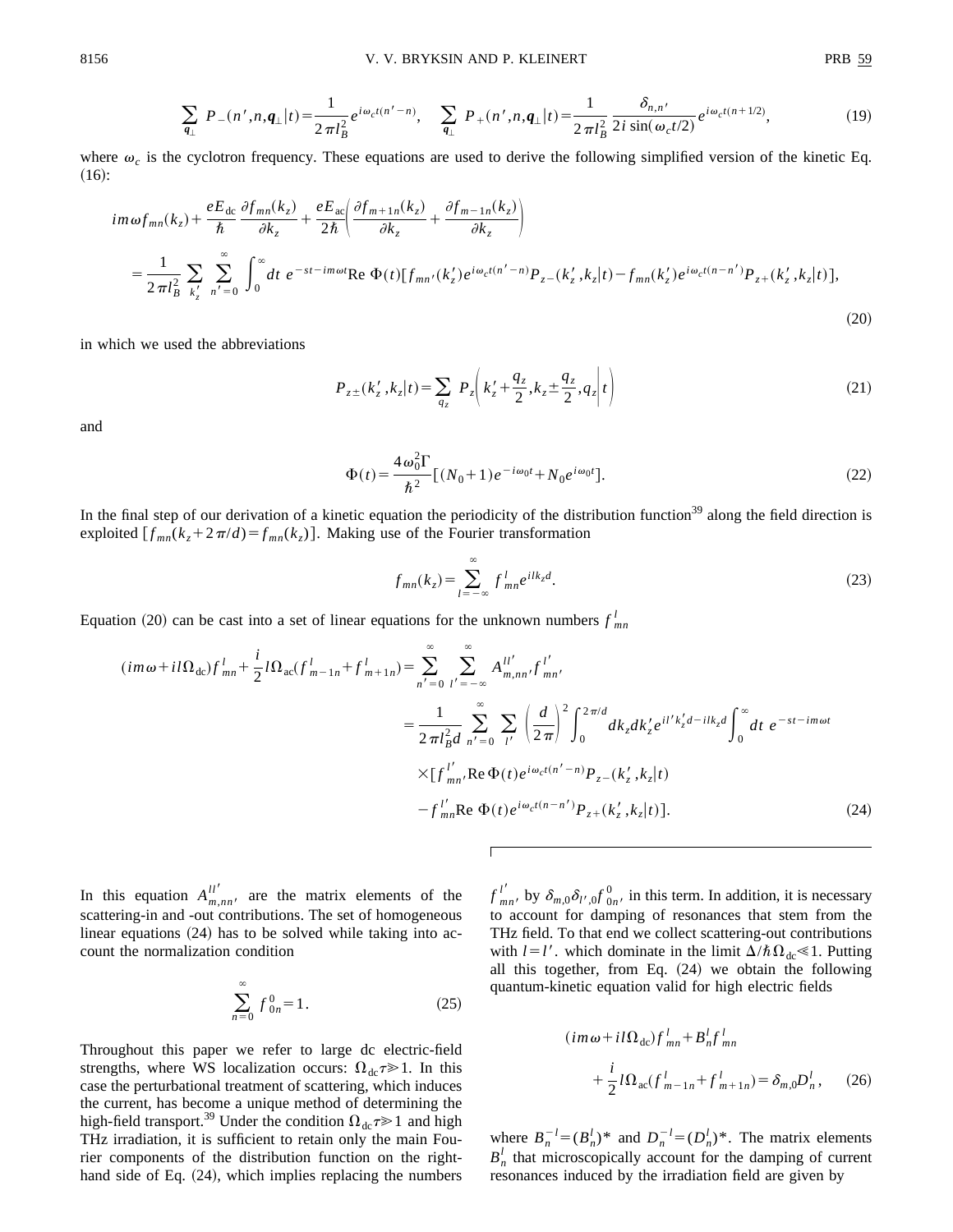$$
B_n^l = \frac{1}{2\pi l_B^2 d} \sum_{n'=0}^{\infty} \sum_{l'=-\infty}^{\infty} F_{l'} \int_0^{\infty} dt \ e^{-st - i(l+l')\Omega_{\text{dc}^t}}
$$
  
× Re  $\Phi(t) e^{i\omega_c (n-n')t}$ . (27)

As we will show below, the current density is proportional to the matrix elements  $D_n^{l=-1}$ , which are expressed by

$$
D_n^{l=-1} = -\frac{1}{2\pi l_B^2 d} \frac{\hbar \Omega_{dc}}{\Delta} \sum_{n'=0}^{\infty} \sum_{l'} l' F_{l'} \int_0^{\infty} dt e^{-st}
$$
  
×[ $f_{0n}^0, \Phi(t) e^{i\omega_c (n'-n)t - il'} \Omega_{dc} t - f_{0n}^0 \Phi(t)$   
× $e^{-i\omega_c (n'-n)t + il'} \Omega_{dc} t$ ]. (28)

The miniband width  $\Delta$  enters the kinetic equation (26) only via the function  $F_l$ :

$$
F_l = \frac{1}{\pi} \int_0^{\pi} dz \ J_l^2 \left( \frac{\Delta}{\hbar \Omega_{\rm dc}} \sin z \right). \tag{29}
$$

The  $t$  integrals in Eqs.  $(27)$  and  $(28)$  are elementary, and lead to poles in the complex frequency plane.

Our final set of linear equations  $(26)$  for the components  $f_{mn}^l$  of the electron distribution function can be solved exactly. This is most conveniently done by transforming back to the time representation. This results in a first-order differential equation

$$
\frac{df_n^l(t)}{dt} + i \frac{dA_l(t)}{dt} f_n^l(t) = D_n^l,
$$
\n(30)

with

$$
\frac{dA_l(t)}{dt} = l(\Omega_{dc} + \Omega_{ac} \cos \omega t) + B_n^l/i, \tag{31}
$$

which is easily solved. The time-averaged solution is

$$
f_{0n}^{l} = D_n^l \frac{\omega}{2\pi} \int_0^{2\pi/\omega} dt \ e^{-iA_l(t)} \Bigg[ C + \int_0^t d\tau \ e^{iA_l(\tau)} \Bigg], \quad (32)
$$

where the integration constant  $C$  is determined from the periodic boundary condition  $f_n^l(t+2\pi/\omega) = f_n^l(t)$ . In order to calculate the remaining  $t$  integrals in Eq.  $(32)$ , the following expansion in a series of Bessel functions is used:

$$
\exp\left(it\frac{\Omega_{ac}}{\omega}\sin\omega t\right) = \sum_{k=-\infty}^{\infty} J_k\left(t\frac{\Omega_{ac}}{\omega}\right)e^{ik\omega t}.\tag{33}
$$

A solution of the kinetic equation  $(26)$  refers to the case of high dc electric-field strengths  $(\Omega_{dc} \tau \ge 1)$ . It should fulfill the essential requirement that the nonequilibrium distribution function of the dc case is reestablished in the limit  $\Omega_{ac}\rightarrow 0$ . This is achieved by making use of the replacement  $D_n^l$  $\rightarrow D_n^l(1-iB_n^l/l\Omega_{\rm dc})$  in Eq. (32), which is in accordance with our assumption  $\Omega_{dc} \neq 1$ . Finally, we obtain the following solution of Eq.  $(26)$ :

$$
f_{0n}^{l} = \frac{D_n^l}{i l \Omega_{\text{dc}}} \sum_{k=-\infty}^{\infty} J_k^2 \left( l \frac{\Omega_{\text{ac}}}{\omega} \right) \frac{i l \Omega_{\text{dc}} + B_n^l}{i (l \Omega_{\text{dc}} - k \omega) + B_n^l}, \quad (34)
$$

which indeed reduces to the nonequilibrium distribution function of the dc case  $[(f_n^l)_{dc} = D_n^l/iI\Omega_{dc}]$ , when  $\Omega_{ac}$  van $i$ shes. Solution  $(34)$  has been obtained under the condition that the influence of an ac field on scattering can be neglected. Which effects an ac field exerts during scattering events is an open question which deserves further investigations.

Once the distribution function has been calculated the current density is readily obtained from the equation

$$
j_z(t) = \frac{e}{\hbar V} \sum_{\mathbf{k}} \frac{\partial \varepsilon(\mathbf{k})}{\partial k_z} f(\mathbf{k}|t). \tag{35}
$$

Inserting the considered cosine tight-binding dispersion relation into Eq.  $(35)$ , from Eqs.  $(7)$ ,  $(12)$ , and  $(23)$  we obtain the following explicit expression for the time-averaged current density:

$$
j_z = \frac{\omega}{2\pi} \int_0^{2\pi/\omega} dt \ j_z(t) = \frac{en_s \Delta}{4\hbar} \frac{1}{2i} \sum_{n=0}^{\infty} (f_{0n}^{l=-1} - f_{0n}^{l=1}) = \frac{en_s \Delta}{4\hbar} \text{Im} \sum_{n=0}^{\infty} f_{0n}^{l=-1}.
$$
 (36)

From Eqs. (34) and (36) the current density is expressed by a sum of two quite different contributions, which correspond to the above mentioned mechanisms of delocalization:

$$
j_{z} = j_{z}^{(\text{phonon})} + j_{z}^{(\text{photon})} = \frac{en_{s}\Delta}{4\hbar\,\Omega_{\text{dc}}} \sum_{n=0}^{\infty} \sum_{k=-\infty}^{\infty} \frac{J_{k}^{2}(\Omega_{\text{ac}}/\omega)}{(\Omega_{\text{dc}} - k\omega)^{2} - 2\Omega_{\text{dc}} \text{ Im } B_{n}^{l=-1} + |B_{n}^{l=-1}|^{2}} \times \{ \text{Re}(D_{n}^{l=-1})[\Omega_{\text{dc}}(\Omega_{\text{dc}} - k\omega) - 2\Omega_{\text{dc}} \text{ Im } B_{n}^{l=-1} + |B_{n}^{l=-1}|^{2} \} + \text{Im}(D_{n}^{l=-1})k\omega \text{ Re } B_{n}^{l=-1} \}.
$$
 (37)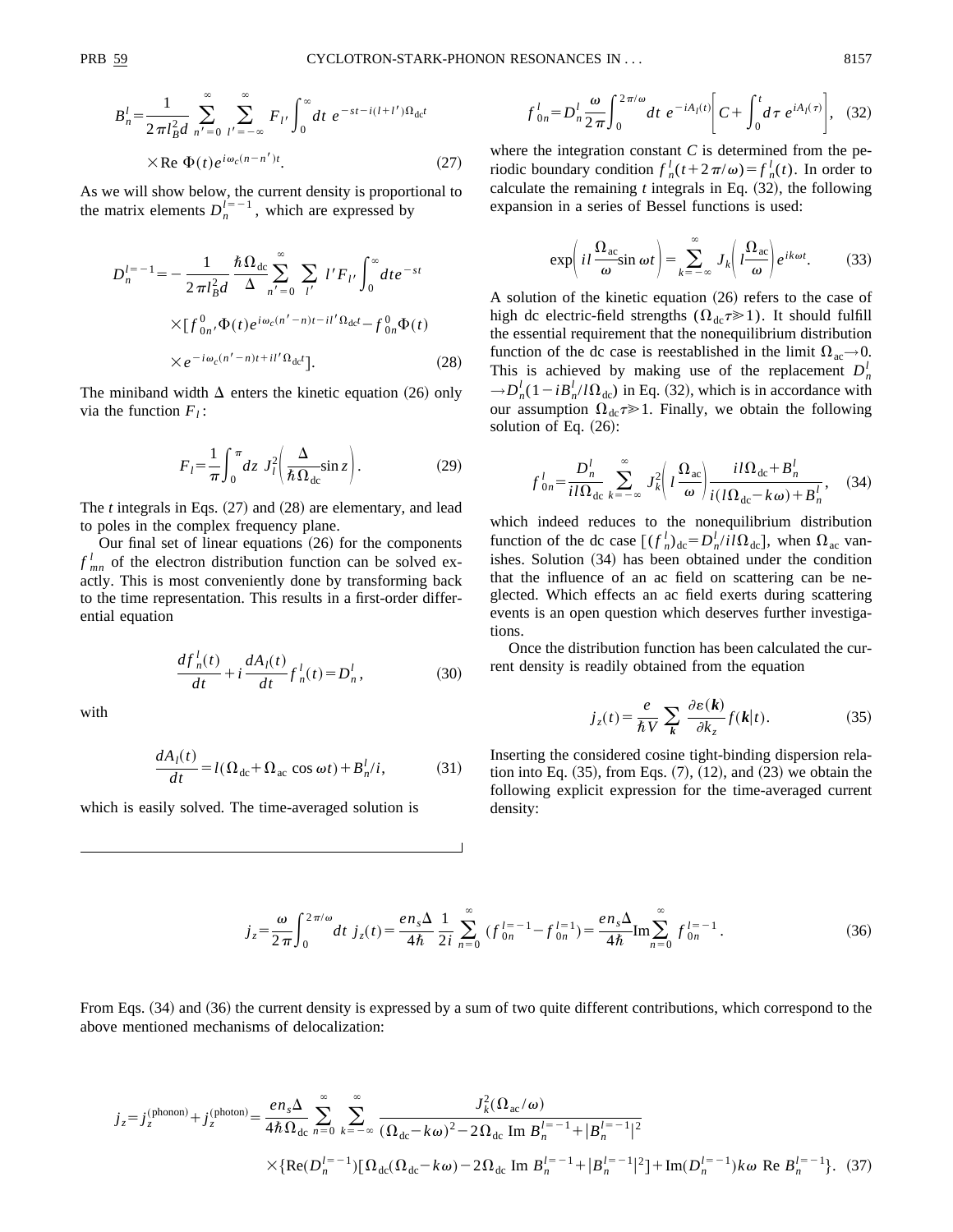If the ac electric field vanishes  $(\Omega_{ac}=0)$  only the  $k=0$  term survives in the *k* sum, and it remains, as it should be, the scattering induced current density  $j_z^{\text{dc}}$  $= e n_s \Delta \Sigma_n$  Re  $D_n^{l=1}/(4\hbar \Omega_{dc})$  at the presence of a strong dc electric field. This current contribution is calculated from the antisymmetric part of the nonequilibrium distribution function  $(f_n^l)_{\text{dc}}$ . If an additional ac field is applied to the SL this part, denoted by  $j_z^{\text{(phonon)}}$ , is modified as indicated. There is a second contribution to the current density,  $j_z^{(photon)}$ , which results from photon-mediated delocalization of carriers. This radiation-induced current contribution is strongly manifested at resonances stemming from the interplay between Bloch oscillations and the THz field. It is proportional to the symmetric part of the dc distribution function, which is connected with the mean energy of a simple cosine band  $\overline{[E(k_z)=(\Delta/2)\cos k_z d]}$  via the equation

$$
\langle \tilde{\varepsilon} \rangle = \frac{1}{V} \sum_{k} \tilde{\varepsilon}(k_z) f_{\text{dc}}(k) = -\frac{n_s \Delta}{4 \Omega_{\text{dc}} d} \sum_{n=0}^{\infty} \text{Im } D_n^{l=-1}.
$$
\n(38)

This current contribution describes the effect that carriers absorb the energy transferred into the SL by the radiation field and tunnel against the field direction.  $j_z^{(photon)}$  is negative, and goes to zero at high dc electric fields or vanishing ac frequency. On the basis of the relaxation-time approximation, we obtain essentially the same physical picture in Sec. III.

# **III. RELAXATION-TIME APPROXIMATION**

The main physical results obtained in Sec. II on the basis of a microscopic quantum-transport theory are now reproduced and discussed within a simple relaxation-time model. In addition, we attempt to clarify a number of issues which have previously been treated in a rather nonrigorous fashion on the basis of the Boltzmann equation in the relaxation-time approximation. Quite similar to former theoretical studies,  $5,2,12-17$  in this section we will introduce a constant relaxation time, thereby making it possible to solve the kinetic equation analytically. This simplified approach is intended to provide a better physical understanding of how the nonlinear high-field transport is affected by the THz irradiation. Within the constant relaxation-time approximation, Eq.  $(26)$  has the form

$$
(im\omega + il\Omega_{dc})f_{mn}^l + \frac{i}{2}l\Omega_{ac}(f_{m-1n}^l + f_{m+1n}^l)
$$
  
= 
$$
-\frac{1}{\tau_{ac}}(f_{mn}^l - \delta_{m,0}\tilde{f}_n^l),
$$
 (39)

where the parameter  $\tau_{ac}$  describes the relaxation of the ac signal within the SL. Equation  $(39)$  has been solved in the literature<sup>5,2,12–17</sup> by identifying the unknown function  $\tilde{f}^l$  with the equilibrium distribution function. The validity of this replacement, i.e., the assumption that the scattering-out term is associated with an equilibrium distribution function even at high dc electric fields, has to be strongly questioned. Here we propose a completely different and more natural approach by requiring that the normalized function  $\tilde{f}^l_n$  is chosen so as to ensure that at vanishing ac field intensity ( $\Omega_{ac} \rightarrow 0$ ) a distribution function is recovered that governs the dc transport. This is achieved by relating  $\tilde{f}_n^l$  to the nonequilibrium distribution function  $(f_n^l)_{dc}$ , which determines the carrier transport under constant bias:

$$
\tilde{f}_n^l = (i \tau_{\rm ac} l \Omega_{\rm dc} + 1) (f_n^l)_{\rm dc}.
$$
\n(40)

 $\tilde{f}_n^l$  is the formal solution of Eq. (39) for  $\Omega_{ac}$  and  $m=0$  and fulfills, as  $(f_n^l)_{dc}$  does, the sum rule (25). Similar to the calculation in Sec. II the Boltzmann equation  $(39)$  can be solved exactly by transforming it back to the time representation. The time-averaged solution has the form

$$
f_{0n}^{l} = (f_{n}^{l})_{\text{dc}} \sum_{k=-\infty}^{\infty} J_{k}^{2} \left( l \frac{\Omega_{\text{ac}}}{\omega} \right)
$$

$$
\times \frac{l \Omega_{\text{dc}} - i/\tau_{\text{ac}}}{l \Omega_{\text{dc}} + k \omega - i/\tau_{\text{ac}}}, \qquad (41)
$$

which indeed restores  $(f_n^l)_{\text{dc}}$  when  $\Omega_{\text{ac}} \to 0$ , because in this case only the  $k=0$  term survives. Our solution (41) constitutes a novelty, to our knowledge, as previous approaches did not recognize the requirement that at vanishing ac field the nonequilibrium distribution function of the remaining dc field should be reproduced and not the equilibrium function, which cannot adequately describe the nonlinear transport under constant bias.

From Eqs.  $(41)$  and  $(36)$ , the current density can be calculated. Again it is composed of two parts:

$$
j_z = j_z^{\text{(phonon)}} + j_z^{\text{(photon)}}
$$
  
= Im  $\mathcal{J}_{dc} \sum_{k=-\infty}^{\infty} J_k^2 \left( \frac{\Omega_{ac}}{\omega} \right) \frac{\Omega_{dc} (\Omega_{dc} - k\omega) + 1/\tau_{ac}^2}{(\Omega_{dc} - k\omega)^2 + 1/\tau_{ac}^2}$   
- Re  $\mathcal{J}_{dc} \frac{1}{\tau_{ac}} \sum_{k=-\infty}^{\infty} J_k^2 \left( \frac{\Omega_{ac}}{\omega} \right) \frac{k\omega}{(\Omega_{dc} - k\omega)^2 + 1/\tau_{ac}^2}$ , (42)

where  $\mathcal{J}_{dc} = en_s \Delta \Sigma_n (f_n^{-1})_{dc} / 4\hbar$  is a complex function, the imaginary part of which is nothing but the dc current density. As in Sec. II and quite similar to the ac hopping conductivity in disordered systems,<sup>40</sup> the current originates both from phonon- and photon-induced transitions between Stark ladder states. If there is no THz field  $(\Omega_{ac}=0)$ , Eq. (42) reduces to  $j_z = \text{Im } J_{dc}$ , that describes the nonlinear *I*-*V* characteristics under constant bias. The second current contribution in Eq. (42) is photon induced, and vanishes when  $\Omega_{ac}$  or  $\omega$  goes to zero. It gives rise to  $\delta$ -like peaks in the *I*-*V* characteristics whenever the Bloch frequency  $\Omega_{dc}$  is an integer multiple of the ac frequency  $\omega$  under the condition that the scattering time goes to infinity ( $\tau_{ac} \rightarrow \infty$ ). This contribution is always negative since photon absorption dominates over photon emission. Whereas photon absorption becomes resonant, emission does not.  $j_z^{\text{(photon)}}$  describes the effect that Bloch oscillating carriers mainly absorb the radiation energy to move the Stark ladder upwards, which results in a negative current contribution. To our knowledge this is a completely new explanation for the fact that the SL current can become negative under THz irradiation. This effect has a mechanical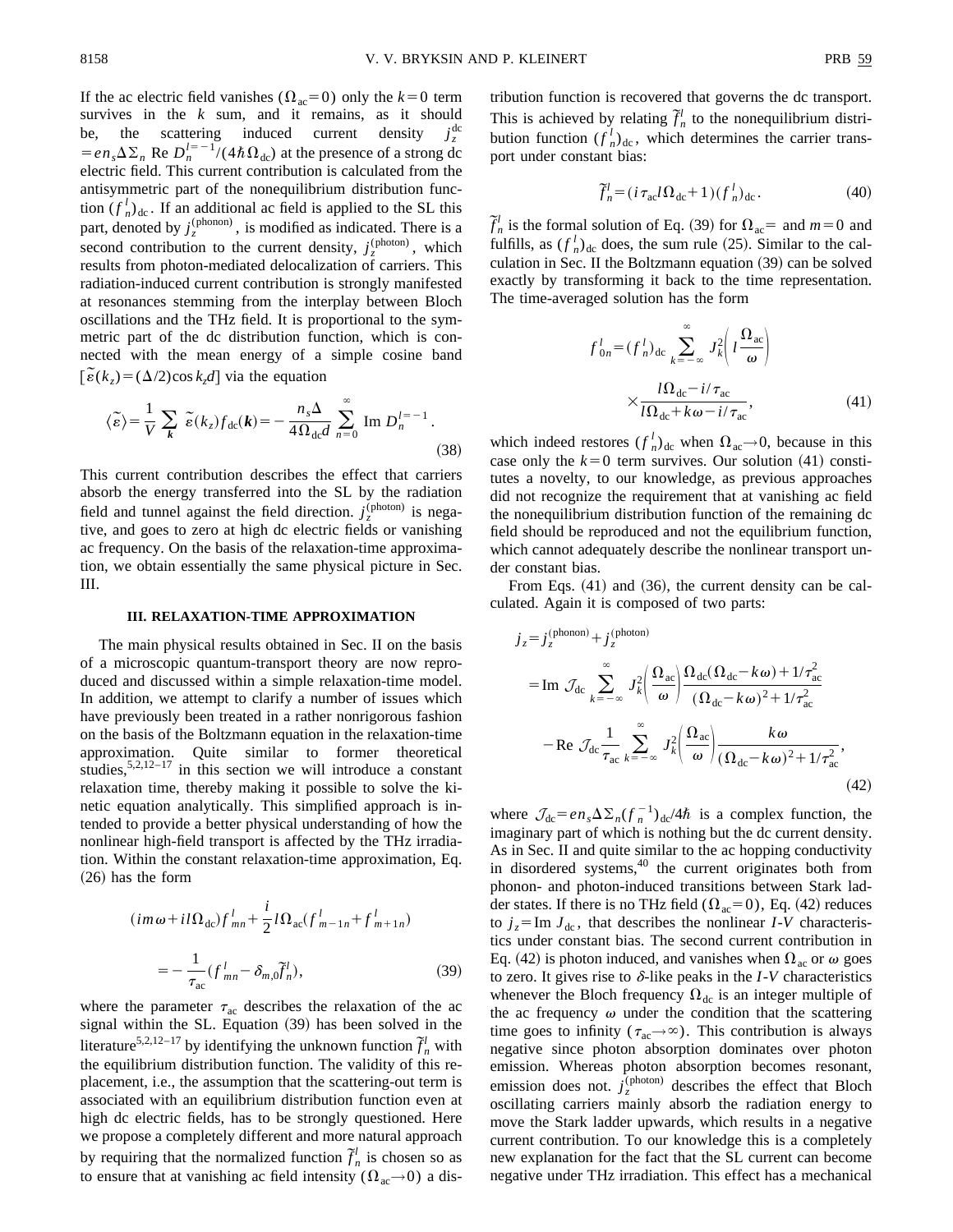analogy. Consider a vibrating system with an eigenfrequency  $\Omega_{\text{dc}}$  under the influence of a driving oscillating force with a frequency  $\omega$ . At resonance the system acquires energy from the external time-dependent force, which leads to a resonance enhancement of the vibrational amplitude. Resonant depression does not occur.

The contributions  $j_z^{(phonon)}$  and  $j_z^{(photon)}$  depend both on the THz field and the electron-phonon scattering. The first term in Eq.  $(42)$  leads to sharp peaks in the current density at cyclotron-Stark-phonon resonance positions, whereas the second term, which is proportional to Re  $J_{dc}$ , depends on the principal values of the denominators and is, therefore, associated with virtual transitions between Landau- and Starkladder states. With respect to the photon resonances the situation is just reversed. Here  $j_z^{(photon)}$  becomes resonant when  $\Omega_{\text{dc}} = k\omega$ , whereas  $j_z^{\text{(phonon)}}$  is related to the principal values of these resonances.

Now we will demonstrate how the so called standard theory of photon-assisted tunneling is obtained within our approach. To this end we calculate the quantity  $(f_n^l)_{dc}$  by disregarding the ac field ( $\omega = \Omega_{ac} = 0, \tau_{ac} \rightarrow \tau$ ) and replacing  $\tilde{f}^{\prime\prime}$  by the equilibrium distribution function in Eq. (39). In this approximation the current is independent of the magnetic field. The resulting Boltzmann equation was solved many years  $ago^{41}$  to determine the temperature dependence of the current within the Esaki-Tsu model.<sup>42</sup> We obtain

$$
\sum_{n=0}^{\infty} (f_n^l)_{\text{dc}} = \frac{I_l\left(\frac{\Delta}{2k_B T}\right)}{I_0\left(\frac{\Delta}{2k_B T}\right)} \frac{1}{i l \tau \Omega_{\text{dc}} + 1},\tag{43}
$$

where  $I_l$  are modified Bessel functions. Inserting this solution into Eq. (42), the contributions proportional to Re  $\mathcal{J}_{dc}$ and Im  $\mathcal{J}_{dc}$  combine, and result in a simple equation

$$
j_z(\Omega_{\rm dc}, \Omega_{\rm ac}) = \sum_{k=-\infty}^{\infty} J_k^2 \left( \frac{\Omega_{\rm ac}}{\omega} \right) j_z^{\rm (ET)}(\Omega_{\rm dc} + k\omega), \quad (44)
$$

with  $j_z^{\text{(ET)}}$  being the dc current density of the Esaki-Tsu model.<sup>41</sup> Equation (44), known as the Tien-Gordon<sup>26</sup> or Tucker $27$  theory, has been widely used to study photonassisted tunneling in SL's under dc bias.<sup>5,2,12–17</sup> However, its obvious generalization, replacing  $j_z^{\text{(ET)}}$  by any other expression for the dc current to account for quantum effects, is not correct. If a more detailed analysis of the tunneling current is desired, it is not sufficient to know only the expression for the dc current density (Im  $\mathcal{J}_{dc}$ ) but also the related real part (Re  $\mathcal{J}_{dc}$ ), which is given by the symmetric part of the nonequilibrium distribution function. In this more general case one has to go back to Eq.  $(42)$  or if the damping of the THz signal is described within a microscopic approach to a formula like Eq.  $(37)$ . Such a generalization is necessary, e.g., if one wants to study the behavior of cyclotron-Stark-phonon resonances under THz irradiation, since WS localization is not included within the quasi-classical Esaki-Tsu model. Moreover, the importance of a microscopic description of the dc current for the study of photon-assisted tunneling in SL's was recently addressed by Wacker *et al.*<sup>22</sup>

Here we will give an example of such a study, and consider cyclotron-Stark resonances due to scattering on ionized impurities. $43$  We want to stress that it is not sufficient to restrict the consideration on elastic scattering, since a finite dc current is only obtained if dissipation via inelastic scattering is taken into account. Here we circumvent this problem in a rather nonrigorous way by introducing a phenomenological broadening parameter *s*. The expression, we will use to characterize the dc transport, was derived in Ref. 37:

$$
\begin{split}\n\begin{Bmatrix}\n\text{Re} \\
\text{Im}\n\end{Bmatrix} \mathcal{J}_{dc} &= \frac{2en_s n_i}{\hbar^2} \left(\frac{4\pi e^2}{\varepsilon}\right)^2 \int_0^\infty \frac{dq_\perp}{(2\pi)^2} q_\perp \int_0^{2\pi/d} dq_z \frac{|g(q_z)|^2}{(q_\perp^2 + q_z^2 + q_{\text{TF}}^2)^2} \sum_{l=1}^\infty l \begin{Bmatrix}\n\sinh \\
\cosh\n\end{Bmatrix} \left(\frac{\hbar \Omega_{dc}}{2k_B T}l\right) J_l^2 \left(\frac{\Delta}{\hbar \Omega_{dc}} \sin \frac{q_z d}{2}\right) \int_0^\infty dt \\
&\times \exp(-st) \begin{Bmatrix}\n\cos \\
\sin\n\end{Bmatrix} (l \Omega_{dc} t) \exp\left\{-\frac{q_\perp^2 l_B^2}{2 \sinh(\hbar \omega_c / 2k_B T)} [\cosh(\hbar \omega_c / 2k_B T) - \cos \omega_c t]\right\}.\n\end{split} \tag{45}
$$

Here  $n_i$  is the impurity density,  $\varepsilon$  the dielectric constant, and  $1/q<sub>TF</sub>$  the Thomas-Fermi screening length. Numerical results derived from Eqs.  $(42)$  and  $(45)$  will be presented and discussed in Sec. IV.

#### **IV. NUMERICAL RESULTS AND DISCUSSION**

At first we will present and discuss numerical results obtained by the phenomenological treatment of the THz field presented in Sec. III. The current density is calculated from Eq. (42) together with the quantity  $\mathcal{J}_{dc}$  in Eq. (45) that characterizes the transport properties of an electron in a SL under strong magnetic and dc electric fields. We considered elastic scattering on ionized impurities where dissipation was phenomenologically introduced by a dc broadening parameter  $\tau_{\text{dc}} = 1/s$ . Equations (42) and (45) allow us to study the influence of strong THz irradiation on cyclotron-Stark resonances in the SL transport. Numerical results for the dc electric field dependence of the current density are shown in Fig. 1 for  $\Omega_{ac}$ =0 (thick dashed line) compared with the case when a strong THz field is applied ( $\Omega_{ac}/\omega=2$ ). In addition, phonon- and photon-induced current contributions that are given by the first and second terms of the right-hand side of Eq.  $(42)$  are displayed by thin solid lines  $(a)$  and  $(b)$ , respectively. The positions of cyclotron-Stark resonances at  $l\Omega_{dc}$  $= m \omega_c$  are marked by vertical dashed lines, while one-, two-,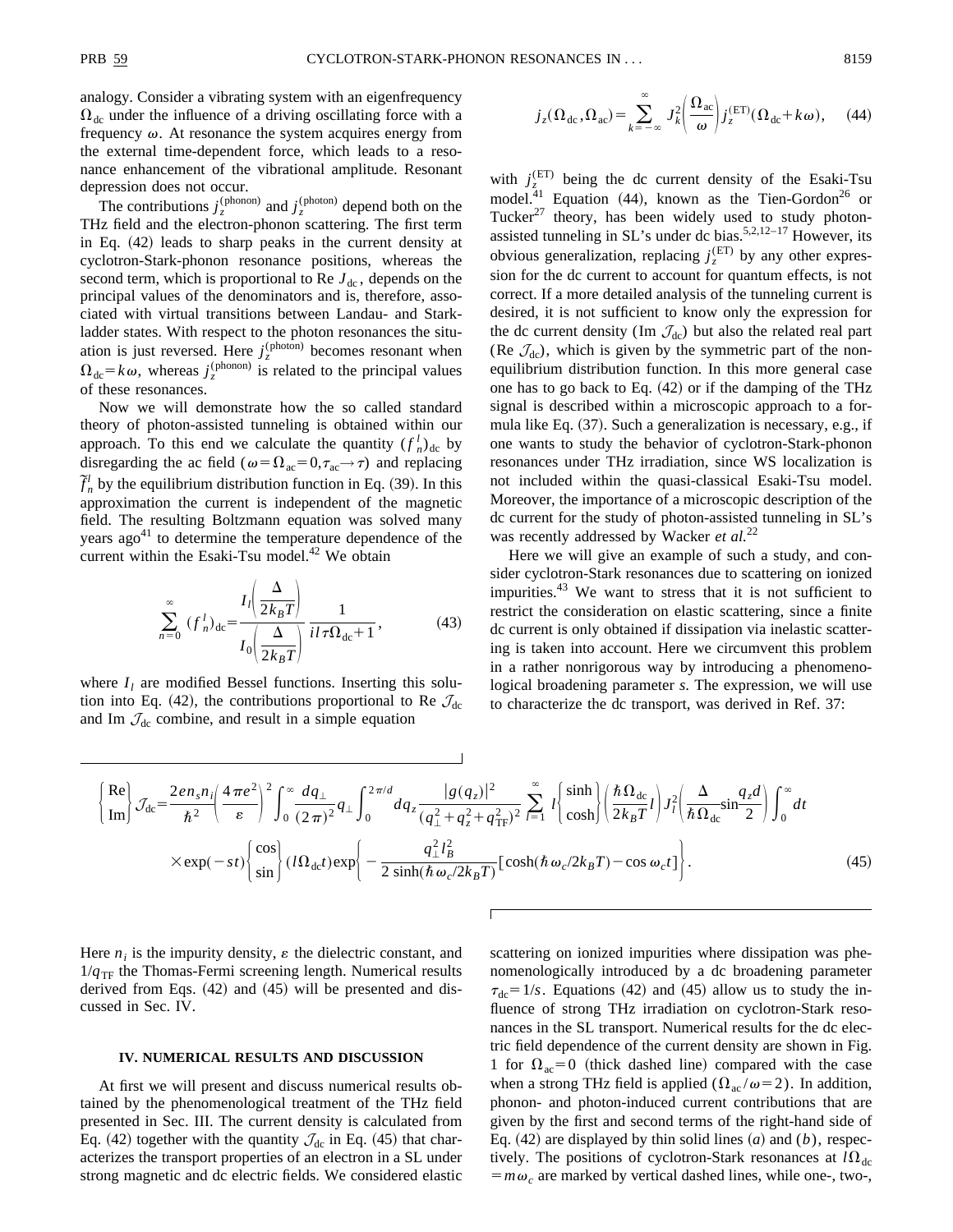and three-photon transitions at  $\Omega_{dc} = k\omega$  are indicated by vertical solid lines in Fig. 1. Below 20 kV/cm the *I*-*V* characteristics changes profoundly due to the presence of the ac electric field. As already discussed in Secs. II and III the photon-induced current contribution (curve  $b$ ), which is proportional to the symmetric part of the nonequilibrium distribution function  $(f_n^l)_{\text{dc}}$ , is always negative, and describes carrier transport against the field direction via photon absorption. This contribution exhibits sharp photon resonances at  $\Omega_{dc} = k\omega$ , whereas its magnitude vanishes strongly in the limits  $\tau_{ac} \rightarrow \infty$ ,  $\Omega_{ac} \rightarrow 0$ , or  $\Omega_{dc} \rightarrow \infty$ . Contrary, the first contribution on the right-hand side of Eq.  $(42)$  (curve *a*) depends on the principal value, and leads to a slight shift of the photon resonances. This contribution may exhibit sharp peaks at cyclotron-Stark resonance positions (indicated by vertical dashed lines).

The magnetic-field dependence of the current density is shown in Fig. 2, where the vertical dashed lines mark again the positions of cyclotron-Stark resonances. Such resonances have been identified in recent experiments.<sup>19,20</sup> The thick dashed line exhibits the current density for  $\Omega_{ac} = 0$ , whereas the thick solid line has been calculated with  $\Omega_{ac}/\omega=2$ . Again the thin solid lines *a* and *b* are the results obtained from the two current contributions in Eq.  $(42)$ . The scattering induced current contribution (curve  $a$ ) follows mainly the magnetic-field dependence of the dc current (dashed line), whereas the second one, which is proportional to the principal value of cyclotron-Stark resonances, leads to a shift of resonance peaks and drives the current appreciably towards negative values.

Qualitatively the same results are obtained within the microscopic quantum approach derived in Sec. II, where we treated the effect of the THz irradiation on cyclotron-Starkphonon resonances, which are due to carrier scattering on polar optical phonons. Figure 3 shows the current density in units of  $j_{z0} = e n_s m^* \omega_0^2 \Gamma / 2 \pi \hbar^3 d(m^*$  is the effective mass) as a function of the dc electric field for  $\Omega_{ac} = 0$  (dashed line) and  $\Omega_{ac}/\omega$ =4 (thick solid line) as calculated from Eq. (37)



FIG. 1. Electric-field dependence of the current density for  $\Omega_{ac}$ =0 (thick dashed line) and  $\Omega_{ac}/\omega$ =2 (thick solid line) and  $\Delta/\hbar \omega_0 = 1$ ,  $\hbar \omega_0 / k_B T = 1$ ,  $\omega/\omega_0 = 0.2$ , and  $H = 20$  T (the SL period  $d$  is 10 nm). The thin solid lines (a) and (b) denote the first and second contributions in Eq.  $(42)$ . The following parameters  $1/\omega_0 \tau_{dc} = 0.2$  and  $1/\omega_0 \tau_{ac} = 0.05$  have been used, where  $\tau_{dc}$  is the relaxation time of the dc transport. The impurity concentration is  $n_i = 10^{18} / \text{cm}^3$ .



FIG. 2. Magnetic-field dependence of the current density for  $\Omega_{ac}$ =0 (thick dashed line) and  $\Omega_{ac}/\omega$ =2 (thick solid line) and *E*  $=15$  kV/cm. The same parameters as in Fig. 1 have been used.

together with Eqs.  $(27)–(29)$ . Again the two current contributions of Eq.  $(37)$  are denoted by *a* and *b*. The frequency positions of cyclotron-Stark-phonon resonances, marked by vertical lines in Fig. 3, do not change significantly with varying  $\Omega_{ac}$ . This is a consequence of the fact that the dc and ac contributions in Eq.  $(37)$  essentially factorize. Above 30 kV/cm dynamical delocalization leads to an enhancement of the current density under the influence of THz radiation. The interplay between dynamical localization and delocalization is also seen in the magnetic-field dependence of the current density displayed in Fig. 4 for  $\Omega_{ac} = 0$  (dashed line),  $\Omega_{ac}/\omega=2$  (upper solid line), and  $\Omega_{ac}/\omega=4$  (lower solid line). With an increasing strength of the ac field the current first increases slightly for almost all magnetic-field values, until a further increase of  $\Omega_{ac}$  leads to a drastic reduction of the current density. The details of this current change depend sensitively on the dc electric-field strength.

Figure 5 shows the temperature dependence of the current for  $\Omega_{ac} = 0$  (dashed line),  $\Omega_{ac} / \omega = 2$  (upper solid line), and  $\Omega_{ac}/\omega$ =4 (lower solid line). The fact that the current in-



FIG. 3. Electric-field dependence of the current density for  $\Omega_{ac}$ =0 (dashed line) and  $\Omega_{ac}/\omega$ =4 (solid line). The following parameters have been used:  $\Delta/\hbar \omega_0 = 0.5$ ,  $\hbar \omega_0 / k_B T = 5$ ,  $\omega/\omega_0$  $=0.2, \delta=0.1,$  and  $H=10$  T. The thin solid lines (a) and (b) denote the first and second contributions in Eq.  $(37)$ . Positions of cyclotron-Stark-phonon resonances are marked by thin vertical lines.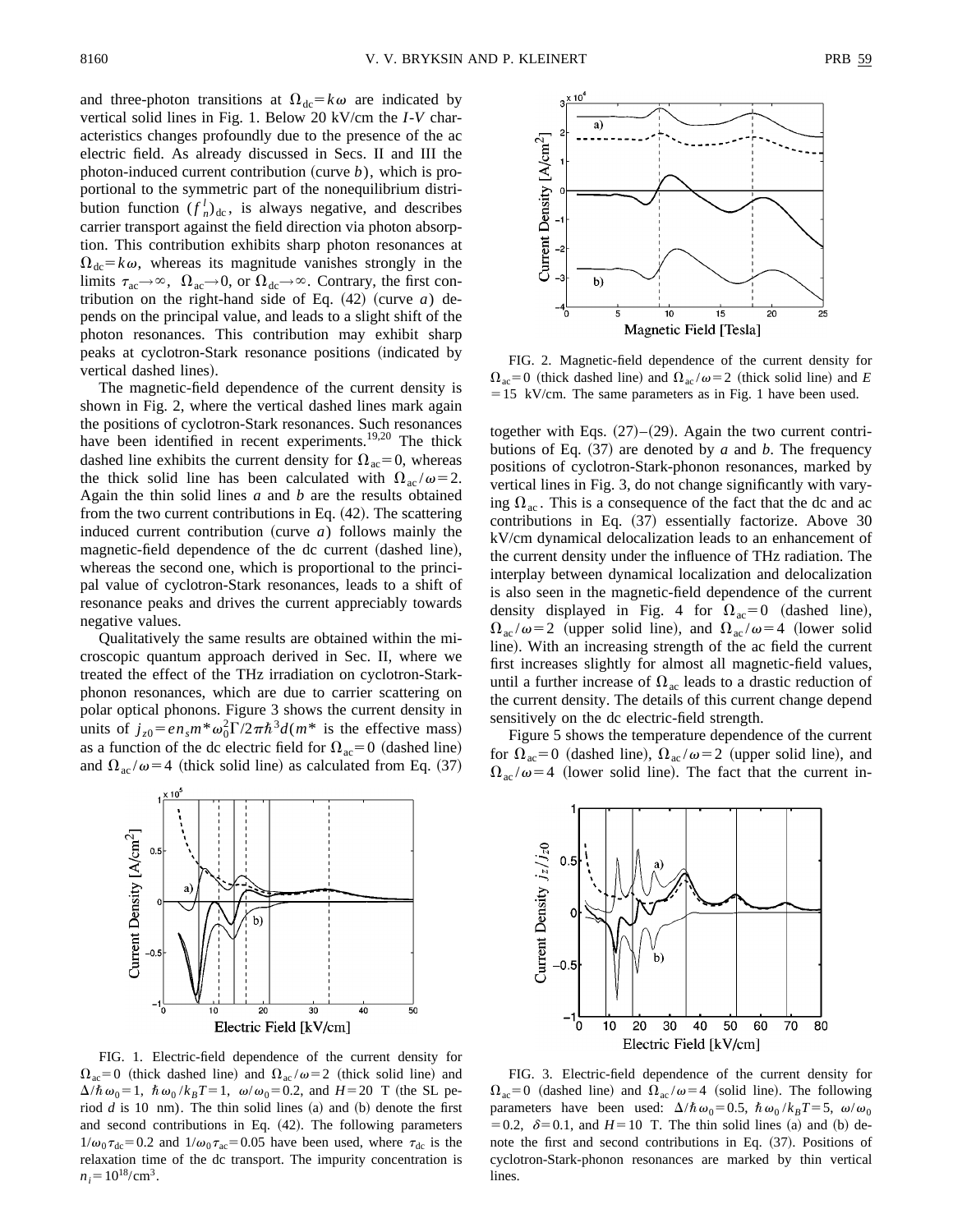

FIG. 4. Magnetic-field dependence of the current density for  $\Omega_{ac} = 0$  (dashed line),  $\Omega_{ac}/\omega = 2$  (upper solid line), and  $\Omega_{ac}/\omega$  $=4$  (lower solid line). The dc electric-field strength is  $E_{dc}$ = 17.7 kV/cm ( $eE_{dc}d=\hbar \omega_0/2$ ) and  $\hbar \omega_0 / k_BT=2$ . All other parameters are the same as in Fig. 3. Positions of cyclotron-Starkphonon resonances for  $l=1(l=2)$  are marked by thin solid (dashed) vertical lines.

creases with increasing temperature clearly underlines the hopping character of the SL transport. The ac field-induced shift of the current density towards negative values is most pronounced at low temperatures.

### **V. SUMMARY**

Studies of nonlinear SL transport under THz irradiation have recently occupied a great deal of attention both theoretically<sup>5,2,12–17</sup> and experimentally.<sup>7,24,25</sup> Most previous theoretical studies and the analysis of experiments relied on an analytical solution of the Boltzmann equation in the relaxation-time approximation. This approach suffers from two serious deficiencies: (i) it cannot account for quantum effects due to WS localization; and (ii) it introduces an equilibrium distribution function, which has to be strongly questioned when a strong dc electric field is applied. It was the main objective of our paper to overcome these serious disadvantages of former theoretical approaches. Within a microscopic quantum-mechanical picture we studied the influence of strong THz radiation on cyclotron-Stark and cyclotron-Stark-phonon resonances, which appear in the nonlinear SL transport when high magnetic and dc electric fields are applied parallel to the SL axis. This approach has been compared with a phenomenological treatment of ac field effects on the SL transport, which is intended to provide a better understanding of the main physical aspects. Our theory is constructed in such a way as to ensure the reappearance of the nonequilibrium dc electron distribution function when the ac field vanishes. An equilibrium distribution function,



FIG. 5. Temperature dependence of the current density for  $\Omega_{ac}$ =0 (dashed line),  $\Omega_{ac}/\omega=2$  (upper solid line), and  $\Omega_{ac}/\omega=4$ (lower solid line). The dc electric-field strength is  $E_{dc}$  $=17.7$  kV/cm, and  $H=10$  T. All other parameters are the same as in Fig. 3.

which has no physical meaning if a strong dc electric field is applied to the system, is completely absent in our approach. The calculated current density is composed of two contributions, one of which is proportional to the dc current density and describes scattering-induced carrier transport, whereas the other one is due to delocalization in the THz field. The latter current contribution is related to the symmetric part of the nonequilibrium dc distribution function, and disappears when the ac field vanishes. It becomes prominent when the dc and ac electric-field strengths become comparable in magnitude. This term, which is always negative, describes carrier transport against the field direction due to photon absorption. It exhibits sharp minima at photon-Stark resonance positions  $\Omega_{dc} = k\omega$ , and is proportional to the principal value of cyclotron-Stark-phonon resonances. The second transport channel, opened by carrier collisions, is mainly determined by the dc current density modified by a factor that depends on the THz field and the principal value of photon-Stark resonances.

In conclusion we focused on the influence of intense THz fields on the nonlinear SL transport, thereby making it possible to study combined cyclotron-Stark-phonon and Starkphoton resonances. Further progress is expected from experimental studies of the nonlinear transport in SL's under strong THz irradiation, where quantum-mechanical effects are strongly manifest.

# **ACKNOWLEDGMENTS**

The authors acknowledge financial support by the Deutsches Zentrum für Luft- und Raumfahrt.

- <sup>1</sup>C. Waschke, H.G. Roskos, R. Schwedler, K. Leo, H. Kurz, and K. Köhler, Phys. Rev. Lett. **70**, 3319 (1993).
- $2$ A.A. Ignatov and Y.A. Romanov, Fiz. Tverd. Tela (Leningrad) **17**, 3388 (1975) [Sov. Phys. Solid State **17**, 2216 (1976)].
- <sup>3</sup>A. Sibille, J.F. Palmier, H. Wang, and F. Mollot, Phys. Rev. Lett. 64, 52 (1990).
- 4B.J. Keay, S. Zeuner, S.J. Allen, K.D. Maranowski, A.C. Gossard, U. Bhattacharya, and M.J.W. Rodwell, Phys. Rev. Lett. **75**,